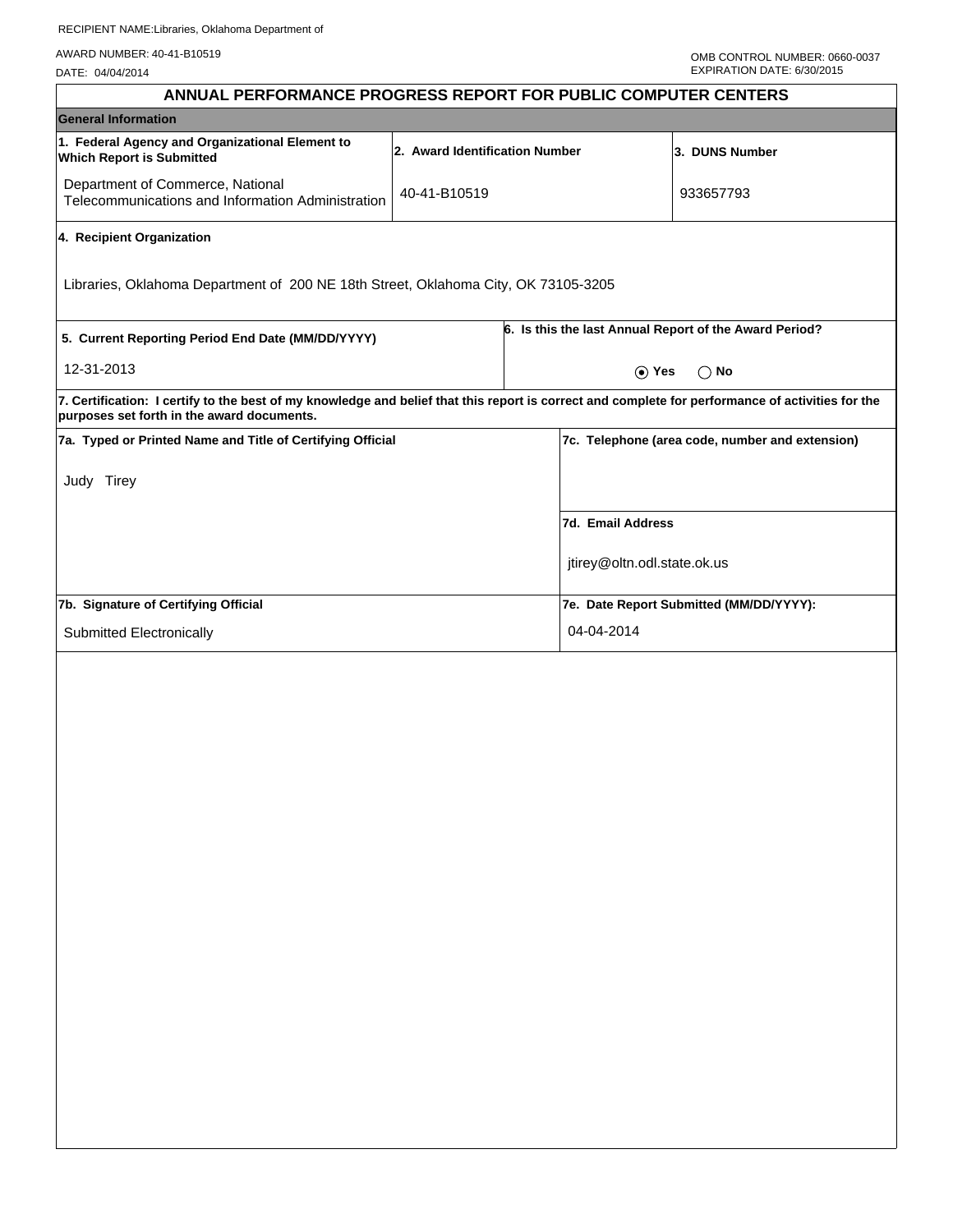RECIPIENT NAME:Libraries, Oklahoma Department of

AWARD NUMBER: 40-41-B10519

DATE: 04/04/2014

 **PROJECT INDICATORS**

**1. Are you establishing new Public Computer Centers (PCCs) or improving existing PCCs?**

 **New Improved Both**

**2. How many PCCs were established or improved, and what type of institution(s) were they associated with? Please provide actual total numbers to date. Figures should be reported cumulatively from award inception to the end of the most recent calendar year. Recipients should only count the PCCs that were fully established or in which improvements have been fully completed in that year (that is, partial improvements should not be counted).**

| <b>Institutions</b>                                            | <b>Established</b> | <b>Improved</b> | Total |  |
|----------------------------------------------------------------|--------------------|-----------------|-------|--|
| Schools (K-12)                                                 | U                  | 0               |       |  |
| <b>Libraries</b>                                               | 0                  | 51              | 51    |  |
| <b>Community Colleges</b>                                      | 0                  | $\Omega$        | 0     |  |
| <b>Universities / Colleges</b>                                 | 0                  | $\Omega$        |       |  |
| <b>Medical / Health care Facilities</b>                        | 0                  | $\Omega$        |       |  |
| <b>Public Safety Entities</b>                                  | U                  | $\Omega$        |       |  |
| Job-Training and/or Economic Development<br><b>Institution</b> | U                  | $\Omega$        |       |  |
| <b>Other Community Support-Governmental</b>                    | 0                  |                 |       |  |
| (please specify):                                              |                    | $\Omega$        |       |  |
| Other Community Support-Non-Governmental                       |                    |                 |       |  |
| (please specify):                                              |                    | $\Omega$        |       |  |

**3. Please complete the following chart for each PCC established or improved using BTOP funds. Please provide actual total numbers to date.**

| 3.a. New PCCs                |                                                      |                                                                          |                                                           |                                                                  |                                                   |  |  |
|------------------------------|------------------------------------------------------|--------------------------------------------------------------------------|-----------------------------------------------------------|------------------------------------------------------------------|---------------------------------------------------|--|--|
| <b>New PCC Address</b>       | Number of<br>Workstations<br>Available to the Public | <b>Total Hours of</b><br><b>Operation per 120-</b><br>hour Business Week | <b>Total Hours of</b><br>Operation per 48-hour<br>Weekend | <b>Speed of Broadband</b><br><b>Access to Facility</b><br>(Mbps) | <b>Average Number of</b><br><b>Users per Week</b> |  |  |
| 0                            |                                                      |                                                                          |                                                           | 0                                                                |                                                   |  |  |
|                              |                                                      | Add New PCC                                                              | Remove New PCC                                            |                                                                  |                                                   |  |  |
| $\theta$ is the second DCCs. |                                                      |                                                                          |                                                           |                                                                  |                                                   |  |  |

| J.N. IIIINI UVUU FUUS                                                                                                                                                               |                                                             |                                                                   |                                                           |                                                                  |                                                   |  |  |  |
|-------------------------------------------------------------------------------------------------------------------------------------------------------------------------------------|-------------------------------------------------------------|-------------------------------------------------------------------|-----------------------------------------------------------|------------------------------------------------------------------|---------------------------------------------------|--|--|--|
| <b>New PCC Address</b>                                                                                                                                                              | Number of<br>Workstations<br><b>Available to the Public</b> | <b>Total Hours of</b><br>Operation per 120-<br>hour Business Week | <b>Total Hours of</b><br>Operation per 48-hour<br>Weekend | <b>Speed of Broadband</b><br><b>Access to Facility</b><br>(Mbps) | <b>Average Number of</b><br><b>Users per Week</b> |  |  |  |
| <b>Prior to Improvement</b>                                                                                                                                                         |                                                             |                                                                   |                                                           |                                                                  |                                                   |  |  |  |
| Submitted via<br>attachment                                                                                                                                                         | 0                                                           | 0                                                                 | 0                                                         | 0                                                                | 0                                                 |  |  |  |
| <b>Add New PCC</b><br><b>Remove New PCC</b>                                                                                                                                         |                                                             |                                                                   |                                                           |                                                                  |                                                   |  |  |  |
| After Improvement                                                                                                                                                                   |                                                             |                                                                   |                                                           |                                                                  |                                                   |  |  |  |
| Submitted via<br>attachment                                                                                                                                                         | $\mathbf 0$                                                 | $\mathbf 0$                                                       | $\Omega$                                                  | 0                                                                | 0                                                 |  |  |  |
| <b>Add New PCC</b><br><b>Remove New PCC</b>                                                                                                                                         |                                                             |                                                                   |                                                           |                                                                  |                                                   |  |  |  |
| 4.a. Please check the primary uses of the PCCs funded by this award. (Check all that apply.)                                                                                        |                                                             |                                                                   |                                                           |                                                                  |                                                   |  |  |  |
| $\sqrt{}$ Open Lab Time                                                                                                                                                             | Other                                                       | <b>Training</b><br>I√I                                            |                                                           |                                                                  |                                                   |  |  |  |
| 4.b. If "other," please specify the primary use of the PCCs:<br>In regards to question #6, the total number of 12,036 is correct. Numbers were "trued up" based on the final count. |                                                             |                                                                   |                                                           |                                                                  |                                                   |  |  |  |

**5. Please list all of the PCC broadband equipment and/or supplies you have purchased during the past year using BTOP grant funds or other**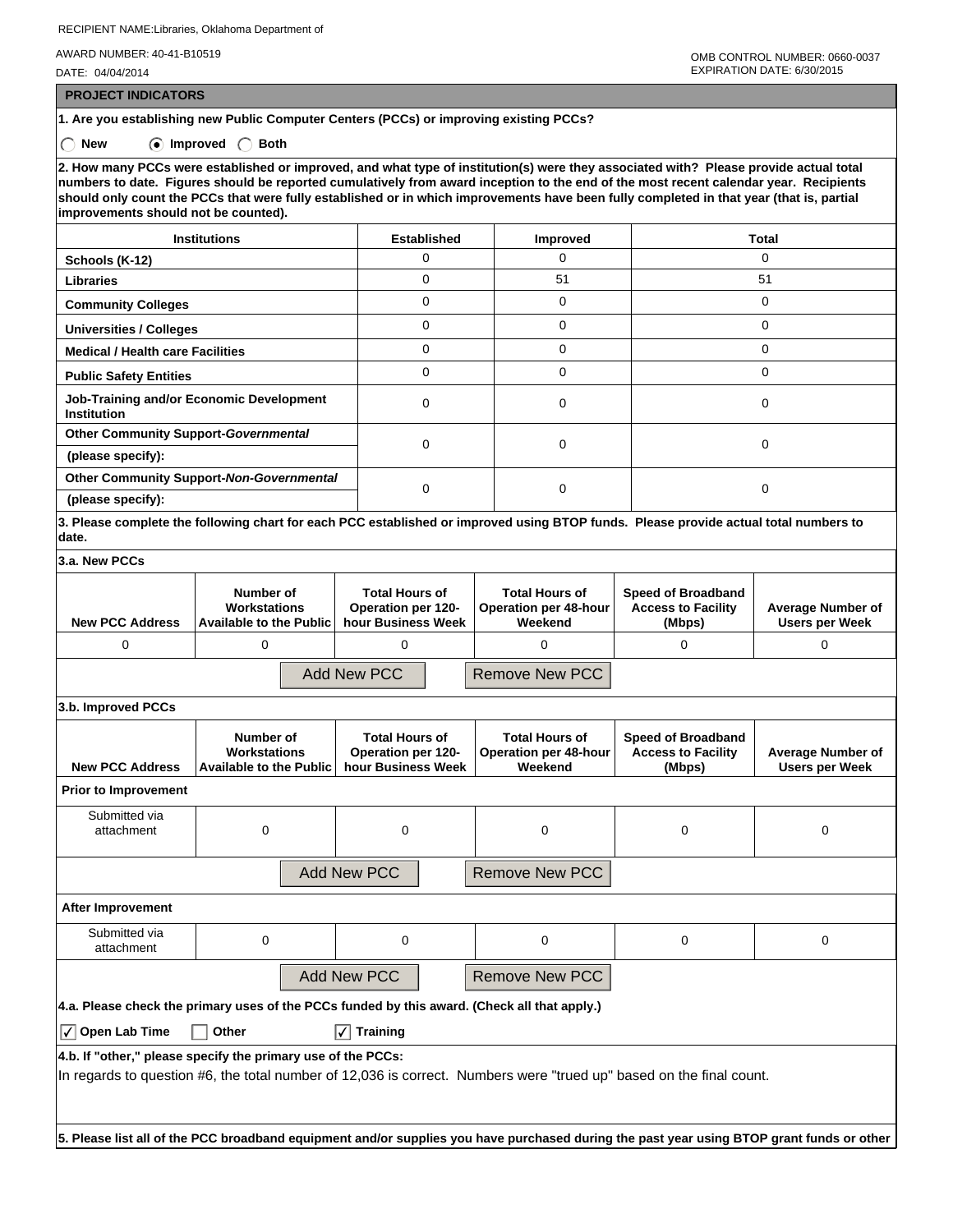## RECIPIENT NAME:Libraries, Oklahoma Department of

AWARD NUMBER: 40-41-B10519

| DATE: 04/04/2014                                                                                                                                                                                                                                                  |                                    |                       |                           |                                            |                                                                                                                                                                                                                                               | EXPIRATION DATE: 6/30/2015                                                                 |
|-------------------------------------------------------------------------------------------------------------------------------------------------------------------------------------------------------------------------------------------------------------------|------------------------------------|-----------------------|---------------------------|--------------------------------------------|-----------------------------------------------------------------------------------------------------------------------------------------------------------------------------------------------------------------------------------------------|--------------------------------------------------------------------------------------------|
| (matching) funds, including any customer premises equipment or end-user devices. If additional space is needed, please attach a list of<br>equipment and/or supplies. Please also describe how the equipment and supplies have been deployed (600 words or less). |                                    |                       |                           |                                            |                                                                                                                                                                                                                                               |                                                                                            |
| <b>Manufacturer</b>                                                                                                                                                                                                                                               | <b>Items</b>                       | Unit Cost per<br>Item | Number of<br><b>Units</b> |                                            | Narrative description of how the equipment and supplies were<br>deployed                                                                                                                                                                      |                                                                                            |
| Submitted via Detailed<br>Supplies spreadsheet and<br>UCC1 spreadsheet                                                                                                                                                                                            | $\Omega$                           | 0                     | 0                         | libraries at installation.                 | The equipment and supplies were purchased through the E-Rate bid process and<br>Oklahoma State laws and regulations. Videoconferencing equipment was sent<br>All other equipment and supplies were stored at the vendors and delivered to the | directly to the Okconnect libraries and installed on site by SKC installation specialists. |
| Totals:                                                                                                                                                                                                                                                           |                                    | 0                     | 0                         |                                            |                                                                                                                                                                                                                                               |                                                                                            |
| 6. For PCC access and training provided with BTOP grant funds, please provide the information below. Figures should be reported<br>cumulatively from award inception to the end of the most recent calendar year.                                                 |                                    | Add Equipment         |                           | Remove Equipment                           |                                                                                                                                                                                                                                               |                                                                                            |
|                                                                                                                                                                                                                                                                   | <b>Types of Access or Training</b> |                       |                           | <b>Number of People</b><br><b>Targeted</b> | <b>Number of People</b><br>Participating                                                                                                                                                                                                      | <b>Total Hours of Training</b><br><b>Offered</b>                                           |

| <b>Types of Access or Training</b>                                                  | <b>Targeted</b>                                           | Participating | <b>Offered</b>                                                      |
|-------------------------------------------------------------------------------------|-----------------------------------------------------------|---------------|---------------------------------------------------------------------|
| <b>Open Lab Access</b>                                                              | 1,500,000                                                 | 1,599,986     | 0                                                                   |
| <b>Multimedia</b>                                                                   | 1,000                                                     | 740           | 538                                                                 |
| <b>Office skills</b>                                                                | 4,000                                                     | 3,454         | 3,565                                                               |
| <b>ESL</b>                                                                          | 1,000                                                     | 816           | 712                                                                 |
| <b>GED</b>                                                                          | 350                                                       | 154           | 91                                                                  |
| <b>College Preparatory Training</b>                                                 | 100                                                       | 53            | 28                                                                  |
| <b>Basic Internet and Computer Use</b>                                              | 5,000                                                     | 2,890         | 3,148                                                               |
| <b>Certified Training Programs</b>                                                  | 2,000                                                     | 1,472         | 195                                                                 |
| Other (please specify):                                                             | 10,000                                                    | 11,080        | 3,759                                                               |
| <b>Total</b><br>7. Disses describe hournour Dublie Commiter Center(s) memories seem | 1,523,450<br>المتحميم المروجون الموارد والمتحدث والمعالمة | 1,620,645     | 12,036<br>ومستلميه والمستقام والمستلم فالمستحدث والمستحدث والمستحدث |

**7. Please describe how your Public Computer Center(s) promotes economic recovery in your area, such as through providing job training, access to job searches, online course offerings, certifications and the like (600 words or less).**

Okconnect has leveraged the implementation of higher speed broadband and implemented technologies which provide access to online information, distance learning, health, e-government and video communication across Oklahoma. 332 VC capable laptops and desktops, as well as 37 room- based and 9 desktop VC units were placed in 43 of the 44 Okconnect libraries.

Usage of library computers was driven by added computers and improved connectivity, with 22 libraries offering 100 MB. Additional computers allowed customers sufficient computer time to complete extended online job applications, take a test, or research a health condition.

Computer labs were established in four libraries and 8,952 Oklahomans have increased their computer skills through participation in one or more of the 23,924 hours of computer training offered. Basic computer classes were offered as well as classes in Facebook safety, AARP tax assistance, ESL literacy training, citizenship test training and healthy lifestyles. One City IT administrator visited the library to download a 3GB file in 17 minutes rather than the estimated 7.5 hours utilizing a shared city T1 line. One local business utilizes the computer lab for prospective employees to complete online applications.

The Okconnect libraries actively use VC to provide job skills training, enable online interviews, and allow small businesses to communicate globally with users. The VC equipment was used 220 hours with 1,511 participants, equaling 6,844 program training hours. Government agencies offered conferences on immigration, laws and citizenship requirements, Creek Nation orientation, Hunter Safety courses and DHS continuing education training. Health issues were addressed by a Healthy Lifestyles VC, a Food Handlers Certification, and Integris Health sponsored continuing education classes. Economic Development opportunities were delivered by Experience Works, OK Development Authority, Job Seekers, and Workforce OK VC addressing resume writing, employment, communication skills, social media skills, Pinterest for small businesses as well as online job interviews. Trained staff assures that customers and local businesses can successfully utilize the VC technology to enrich their lives and grow their businesses.

Education opportunities abounded with videoconferences in Genealogy, Camera Club, sign language and a distance learning course to